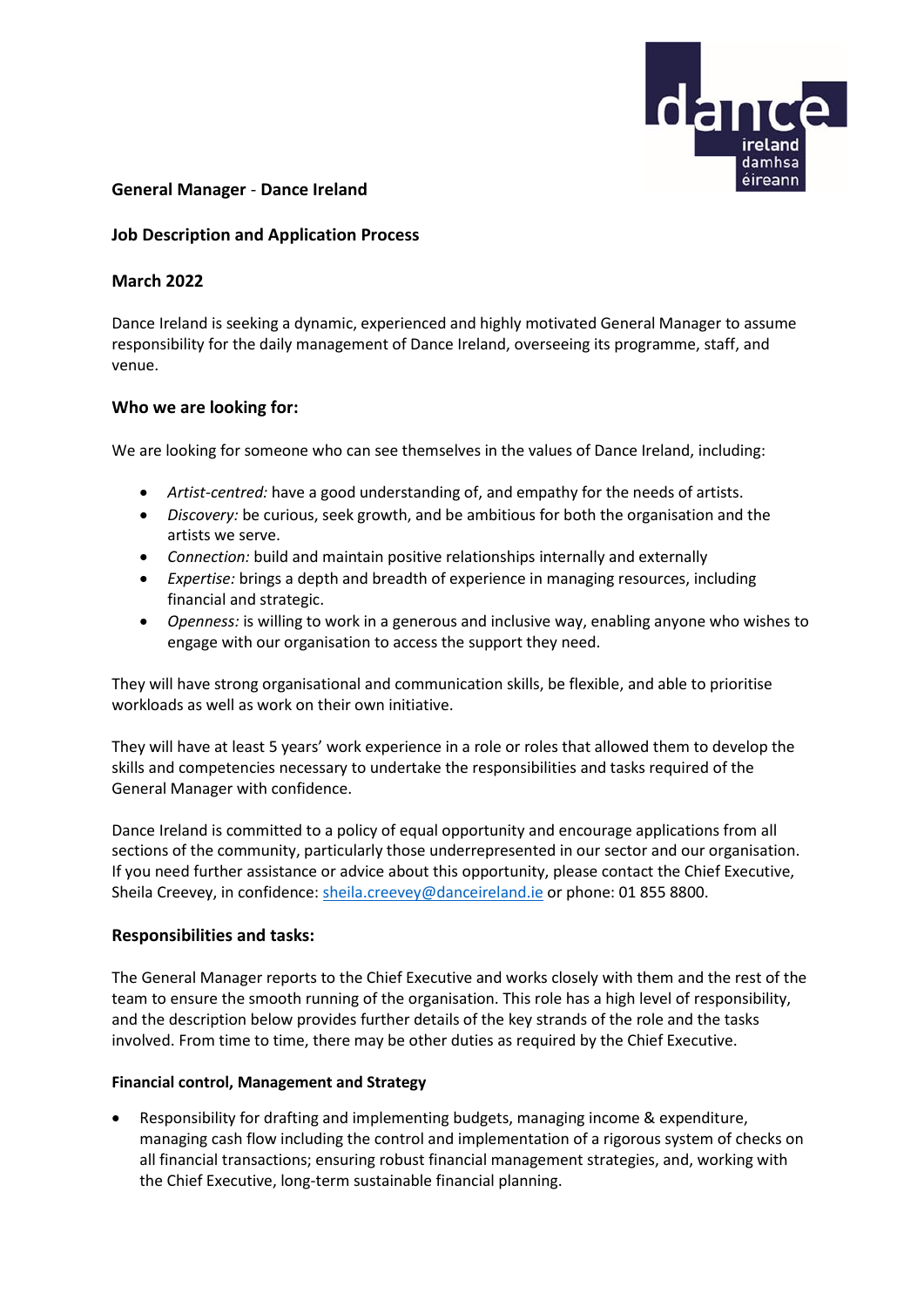- Coordination with departmental budget managers, including confirmation of contractual agreements and ensuring all agreements are sound.
- Producing quarterly management accounts, annual audit, and preparation of financial statements in collaboration with the auditor and accountant; and the preparation of all financial returns as required by funding agencies and other partners.
- Responsible for all reporting to the Revenue Commissioners.
- The General Manager will provide secretariat to the Finance Committee as required.

# **Daily Management Dance Ireland**

- Central to this role is overseeing and ensuring that the organisation meets all insurance, legal, contractual, and statutory requirements.
- Contributes to Strategy development and, alongside the whole team, takes responsibility in ensuring Dance Ireland delivers on this Strategy, and in particular that our strategic priorities flow through to operations.
- Stakeholder management maintaining and managing positive relationships with those renting DanceHouse, the evening class teachers, our Members, and our funders.

# **Daily Management DanceHouse**

- Responsible for income generation and bookings management for DanceHouse daily rehearsal rentals, 50/50 Partnership Agreements, Youth Dance Companies, and coordinating the evening class schedule.
- Ensuring the smooth day-to-day operations of the venue; including recruitment, training, and timetabling of venue staff and other sub-contractors.
- Maintaining the infrastructure of DanceHouse, including negotiating contracts, liaising with, and managing sub-contractors, including cleaning, security, maintenance, communications, IT systems and others as required. This involves coordination with our landlord, Dublin City Council, as certain infrastructural items are managed through the Council Maintenance Team.
- Responsibility for maintaining pro-active Health & Safety Policy for all employees and users. The General Manager is the Health & Safety Officer, the Fire Warden and is First Aid trained (training provided where required).
- Responsible for the delivery of a high level of Customer Service in DanceHouse.

# **Staff Recruitment and Management**

- The General Manager is HR Liaison Officer for the Organisation offering support to the team when needed and manages the administration of contracts and renewals.
- Direct responsibility for the recruitment and line management of the Administrator, Venue Officers, and contract staff.
- The General Manager will be informed by the Staff Handbook and by best practice in human resource management. In conjunction with the CEO, responsible for updating and implementation of employee conditions contained in the Handbook.
- The General Manager is responsible for the development and implementation of working timetables in our online HR platform Zoho, with particular reference to the Organisation of Working Time Act, 1997.
- With the CEO, responsible for organising and managing ongoing staff training.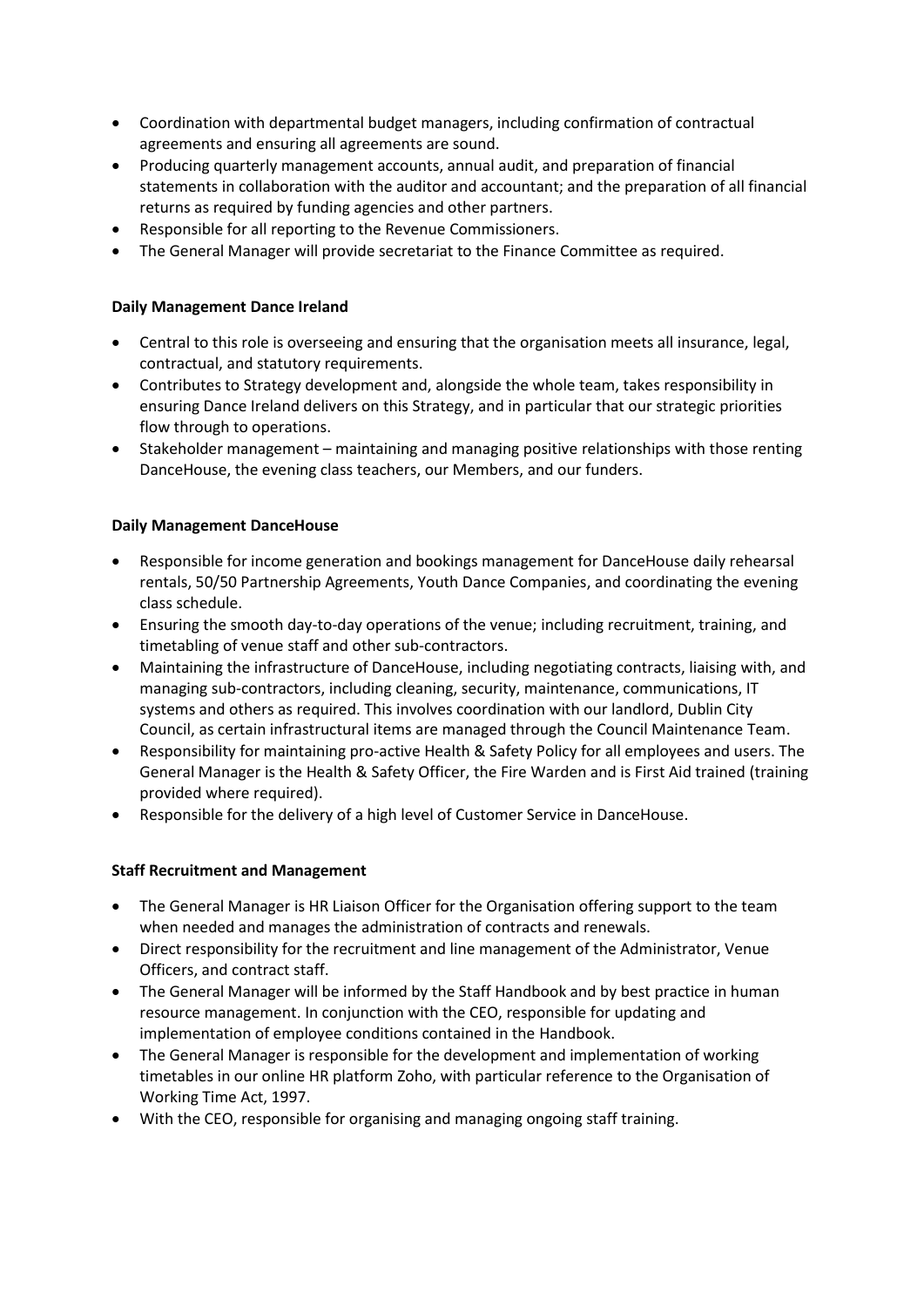# **Working with the Chief Executive and Board of Directors**

- Responsible for financial reporting to the Chief Executive.
- Responsible for all grant applications, in collaboration with the Chief Executive
- With the Chief Executive, attendance at Board meetings will be required, on a scheduled basis.

# **Terms of Employment:**

- This is a full-time, permanent role, based at DanceHouse, Foley Street, Dublin 1. However, we are currently implementing hybrid working, with the possibility of working from home up to 2 days a week. This will be agreed in advance with the CEO and reviewed as needed by the organisation.
- The salary is  $£45,000$  per annum.
- There is a 6-month probation period.

# **How to apply:**

Applicants are invited to submit:

- a CV outlining relevant experience.
- a letter of motivation, outlining your reasons for applying, and addressing the job specifications and how you connect with the values of the organisation.

Applications should be submitted by email to Sheila Creevey, Chief Executive of Dance Ireland: [sheila.creevey@danceireland.ie](mailto:sheila.creevey@danceireland.ie). Please use the subject title: "General Manager Application [Your Name]"

The deadline for applications is: **10.00am on Friday 22nd April**.

Shortlisted applicants will be invited for interview on **Tuesday 3rd May and/or Friday 6th May**. Interviews will be conducted in person at DanceHouse in Dublin.

Start date: May/June 2022.

#### **BOARD OF DIRECTORS**

Dr. Orfhlaith Ní Bhriain (Chairperson) | Mihaela Griveva | Laura Murphy | Laura Macken Posavitz | Aoife Newton | Kristyn Fontanella | Colm Ryan (Secretary)

#### **Dance Ireland**

Damhsa Éireann DanceHouse Foley Street, Dublin 1 D01 Y0X8 | Ireland

T: +353 (01) 855 8800 E[: info@danceireland.ie](mailto:info@danceireland.ie) W[: danceireland.ie](http://www.danceireland.ie/)

**Dance Ireland** is the trading name of Association of Professional Dancers in Ireland Company Limited by Guarantee.

CHY: 16193 | Registered Charity Number: 20057817 Company Registration No: 189346



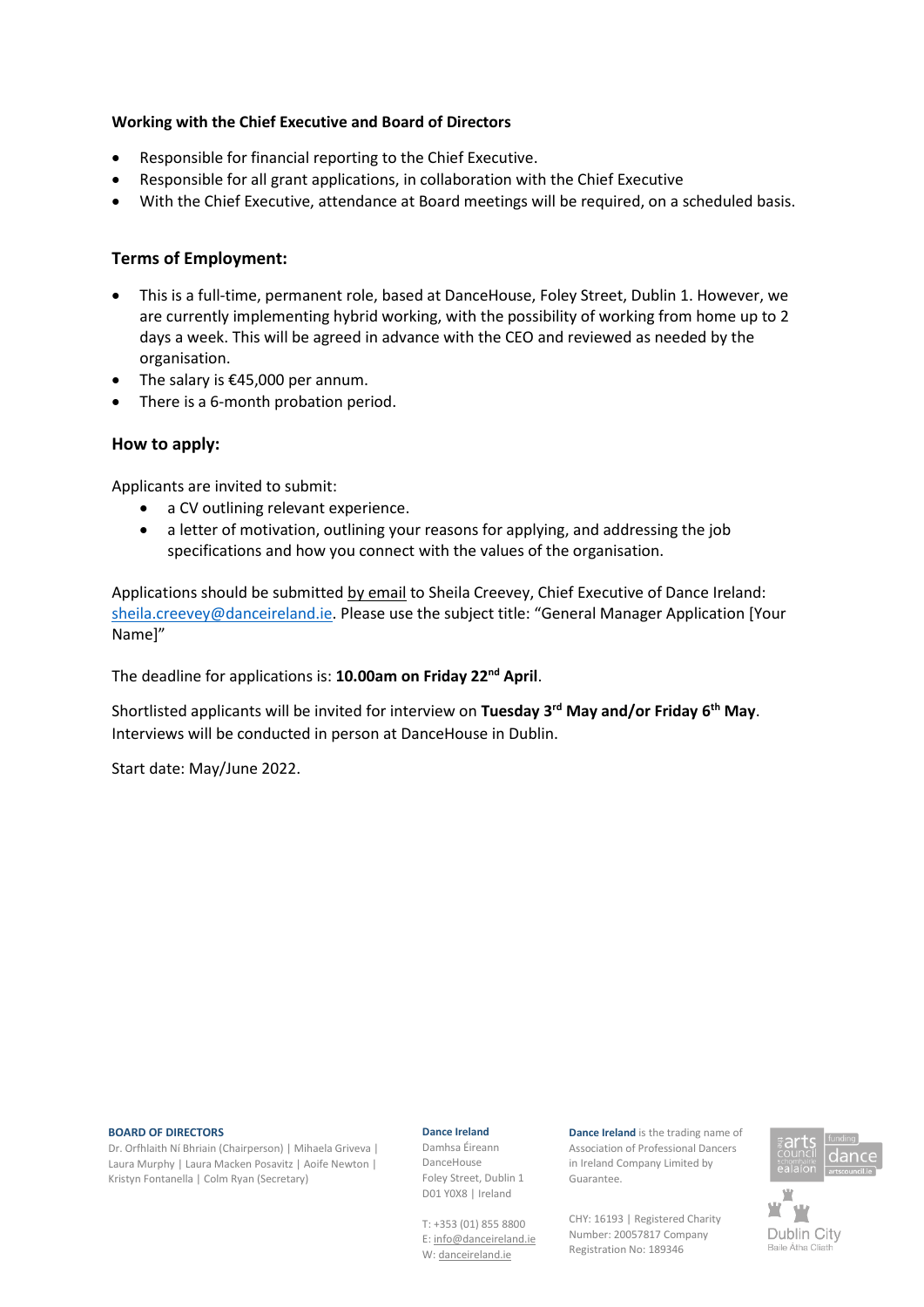

# **Supplementary Information // General Manager Job Description**

- This document provides summary information on Dance Ireland and the post of General Manager and should be read in conjunction with the job description.
- To assist you in applying for this position, we encourage prospective candidates to consult our website[: www.danceireland.ie](http://www.danceireland.ie/) and read our [Strategy.](https://www.danceireland.ie/content/pubs/danceireland_strategy.pdf)
- If you wish to contact us for an informal discussion in confidence; please contact Sheila Creevey, Chief Executive who will be happy to discuss further: [sheila.creevey@danceireland.ie](mailto:sheila.creevey@danceireland.ie) or +353 1 855 8800.

The post of **General Manager** is strategic and developmental within our small team, with key responsibility for the daily management of Dance Ireland, DanceHouse, programme and staff.

# **About Dance Ireland**

Dance Ireland is the trading name of the Association of Professional Dancers in Ireland CLG. We are Ireland's national dance development organisation and true to our origins, we are proud to continue to be the representative body for the professional dance community in Ireland.

# OUR VISION

is of an Ireland where dance is valued and is vibrantly, actively, and confidently part of people's lives.

### OUR MISSION

To enable the development of dance as an art-form, a professional practice, and an activity of interest by:

- Expertly supporting all those working professionally in dance
- Creating enticing opportunities for participation that transcend age, ability and access
- Brokering connections between people, practices, and place in Ireland and internationally
- Inspiring confidence and encouraging curiosity about dance
- Fostering an actively engaged and informed dance community
- Being a strong voice for dance

# OUR VALUES

Artist-centred: We put the dance artist at the centre of all that we do. We respond to the needs and ideas of the dance community and take the lead in advocating for and exemplifying the conditions and environment in which dance will thrive as a profession, a practice and a passion.

Discovery: Every day in our studios, people explore new ways to express themselves through dance. We encourage and champion that spirit of inquiry which seeks to learn, to grow, to try something new. By doing so, we seek to build audiences for dance, inspire confident participation and progress professional practice.

Connection: We engage at home and abroad to forge the relationships, find the opportunities and create the connections that inspire dance artists and our programme. We enable people, places, ideas, communities, and genres of dance to come together - to ignite action, provoke thought or, simply, for fellowship and fun.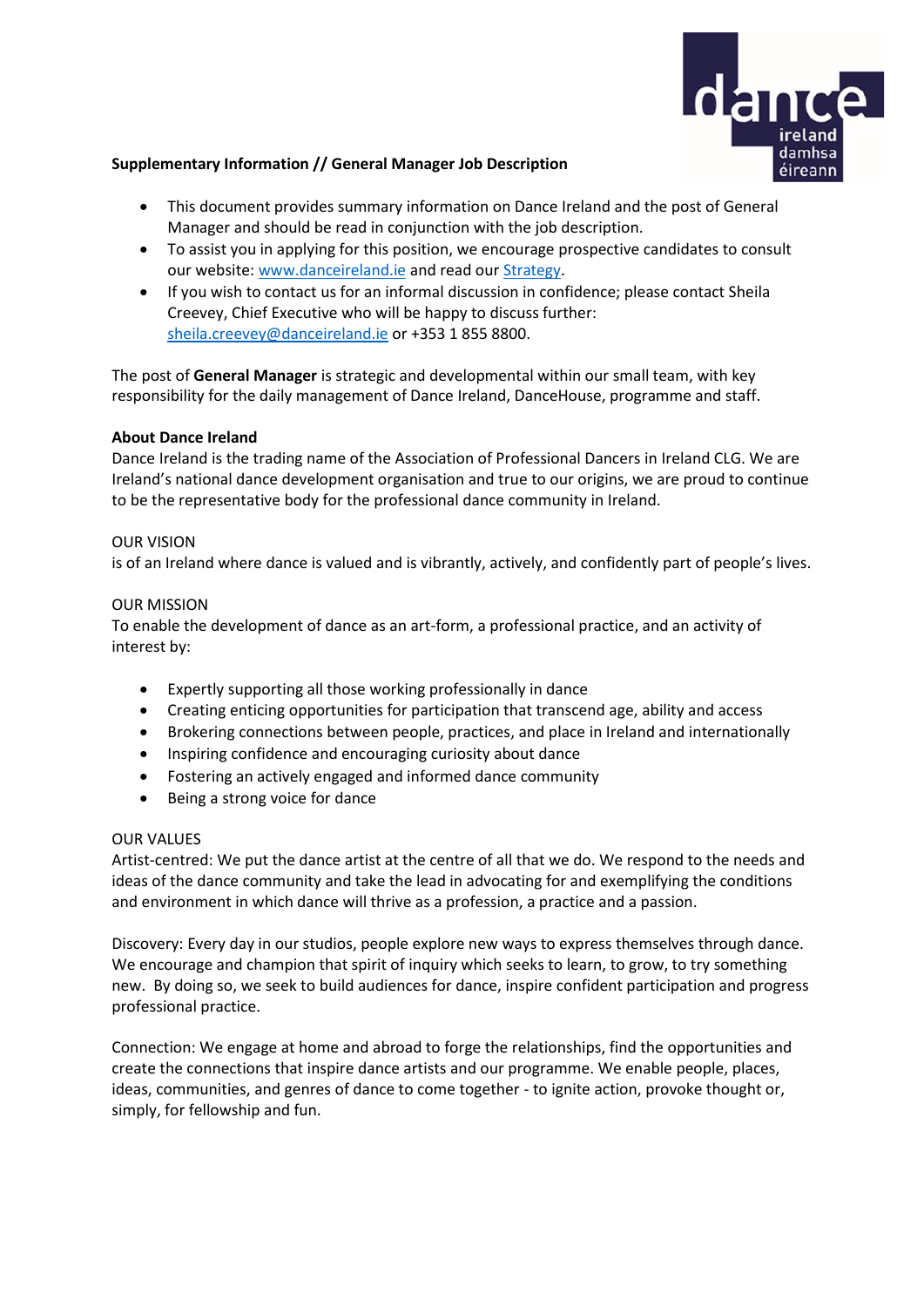Expertise: We combine a breadth of experience and a depth of expertise with artistic insight and practical understanding. We share what we know generously and create opportunities for others to develop and share their knowledge and skills too, in and out of the studio.

Openness: We embrace all forms of dance and are for all those who love dance: professional or participant. We are open to new ideas, new ways of working and new collaborations. We aim to be honest and straightforward in all our dealings and actively seek feedback.

### OUR PRIORTIES

Advocacy: To build the profile of dance and be a leading, expert voice advocating for the dance profession and the art-form.

Connection: To build and strengthen relationships that deliver on our ambitions and those of our members.

Progression: To work with dance artists at all stages of their career to support their artistic and professional development.

Innovation: To champion and facilitate the development of new work, new ideas and new ways of working.

Sustainability: To ensure our future as a well-managed, well-funded and well-governed organisation.

#### **Our Programme**

We support the work of our Members and the dance sector through artistic development opportunities, advice clinics, advocacy work, commissioning, and networking opportunities locally, nationally and internationally.

Our training and residency programmes for professional dance artists, our Youth Dance partnerships and Public Engagement programmes enable the development of dance as an art-form, as an activity to be accessed and enjoyed, as well as working to progress professional practice.

Our four programme strands are:

Professional Development: Dance Ireland's continuous Professional Development opportunities enhance the knowledge and skills of dance artists through a range of initiatives both nationally and internationally.

Artist Support: We aim to provide as many resources and supports as we can for dance artists, so they have the knowledge and power, to sustain a successful career. We put the dance artist at the centre of all that we do.

Public Engagement: Dance Ireland provides opportunities for people of all ages to engage with the work we do both in person and online through various digital initiatives.

Advocacy: Building the profile and voice of dance. Advocacy, leadership & professional development are at the heart of all that we do. We work to enhance the understanding and appreciation of dance as an artform, to increase public engagement with dance and to boost levels of public subsidy for dance.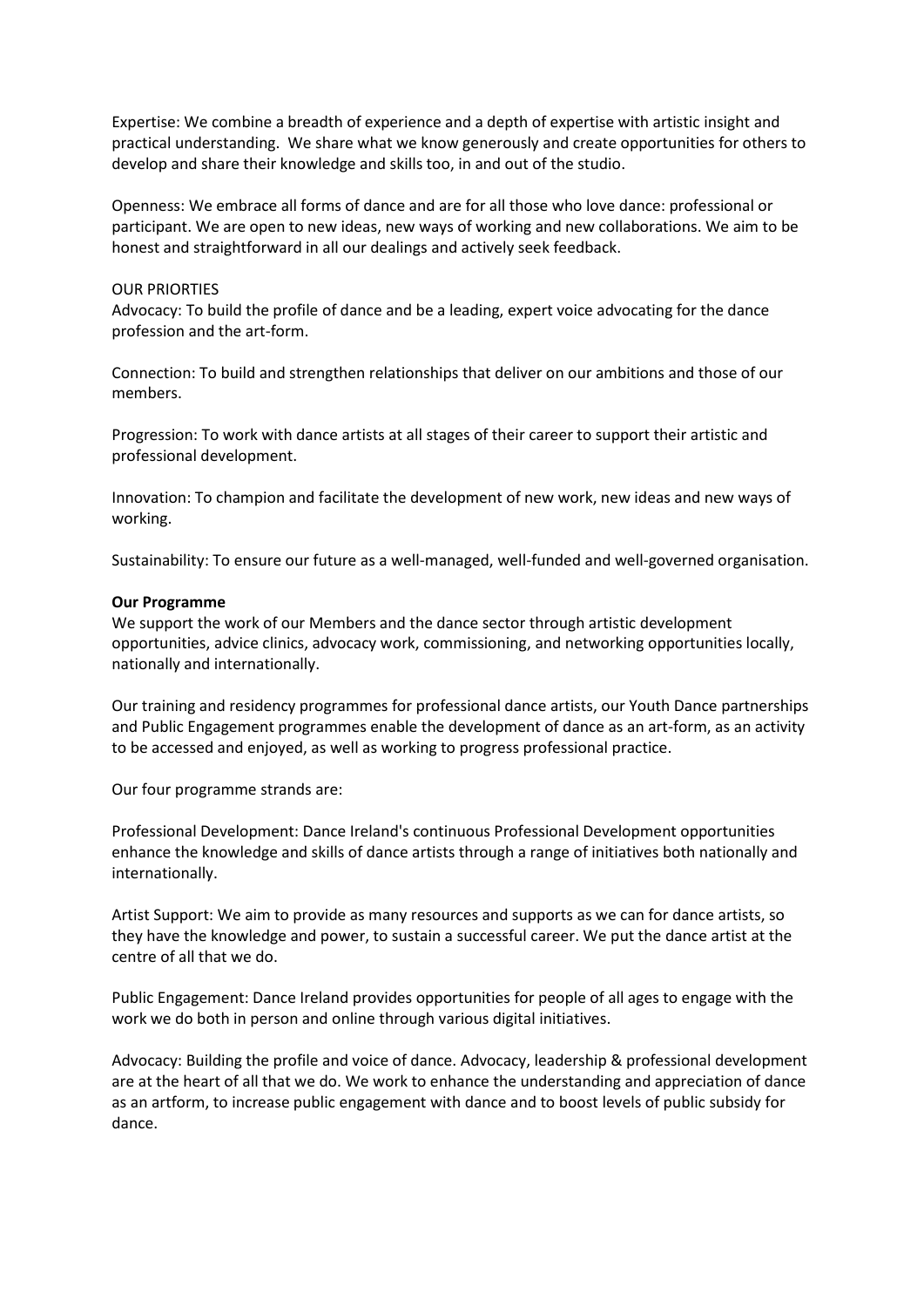## **Dance Ireland Executive**

Led by a Chief Executive, the executive is a highly skilled group of individuals with enthusiasm and a passion for dance. The team includes individuals from a variety of backgrounds and areas of expertise. As part of a small team, all staff members are actively involved in driving the ambitions of our fast-growing organisation forward.

- We engage over 80 freelance national and international dance/arts practitioners, on a contract for services basis, annually to assist us in delivering our programme.
- We engage on a contract basis all other personnel, including security, cleaning, maintenance, and IT technical support.

| <b>Chief Executive Officer</b>                  | Sheila Creevey              |
|-------------------------------------------------|-----------------------------|
| <b>General Manager</b>                          | Vacant                      |
| Programme Producer                              | Louise Costelloe            |
| <b>Communications &amp; Development Manager</b> | Vacant                      |
| Membership Engagement Officer                   | Andrea Bolger               |
| <b>Finance &amp; Administration Officer</b>     | Louise McGrath              |
| Programme Officer                               | Sinéad Purcell              |
| <b>Venue Officers</b>                           | Danny Carroll & Orla Mooney |

### **Board of Directors**

The Board of Directors is a non-executive board. The Board comprises seven members:

Dr Orfhlaith Ní Bhriain, Chairperson Colm Ryan, Secretary Kristyn Fontanella Mihaela Griveva Laura Macken Posavitz Laura Murphy Aoife Newton

The Board of Directors has devised the Dance Ireland Governance Framework and is committed to maintaining the highest operating standards.

#### **DanceHouse**

Opened in 2006, DanceHouse is our venue and one strand of our work. DanceHouse is owned by Dublin City Council and licensed to Dance Ireland. Located in the heart of the north-east inner city, DanceHouse is a fully accessible building with six studios, Artists' Resource Room, artists' kitchen, reception foyer and exhibition spaces. DanceHouse is a working base for professional dance practice and a hub for the wider dance community, attracting over 30,000 repeat attendances annually.

We operate DanceHouse using a combination model, whereby we manage the resource and make available studios, for a variety of uses, including classes, rehearsals, photoshoots, filming, and presentations, for hire.

Dance Ireland also programmes our own activity in DanceHouse, including classes and workshops, national and international residencies, masterclasses, showcases, talks and related special events.